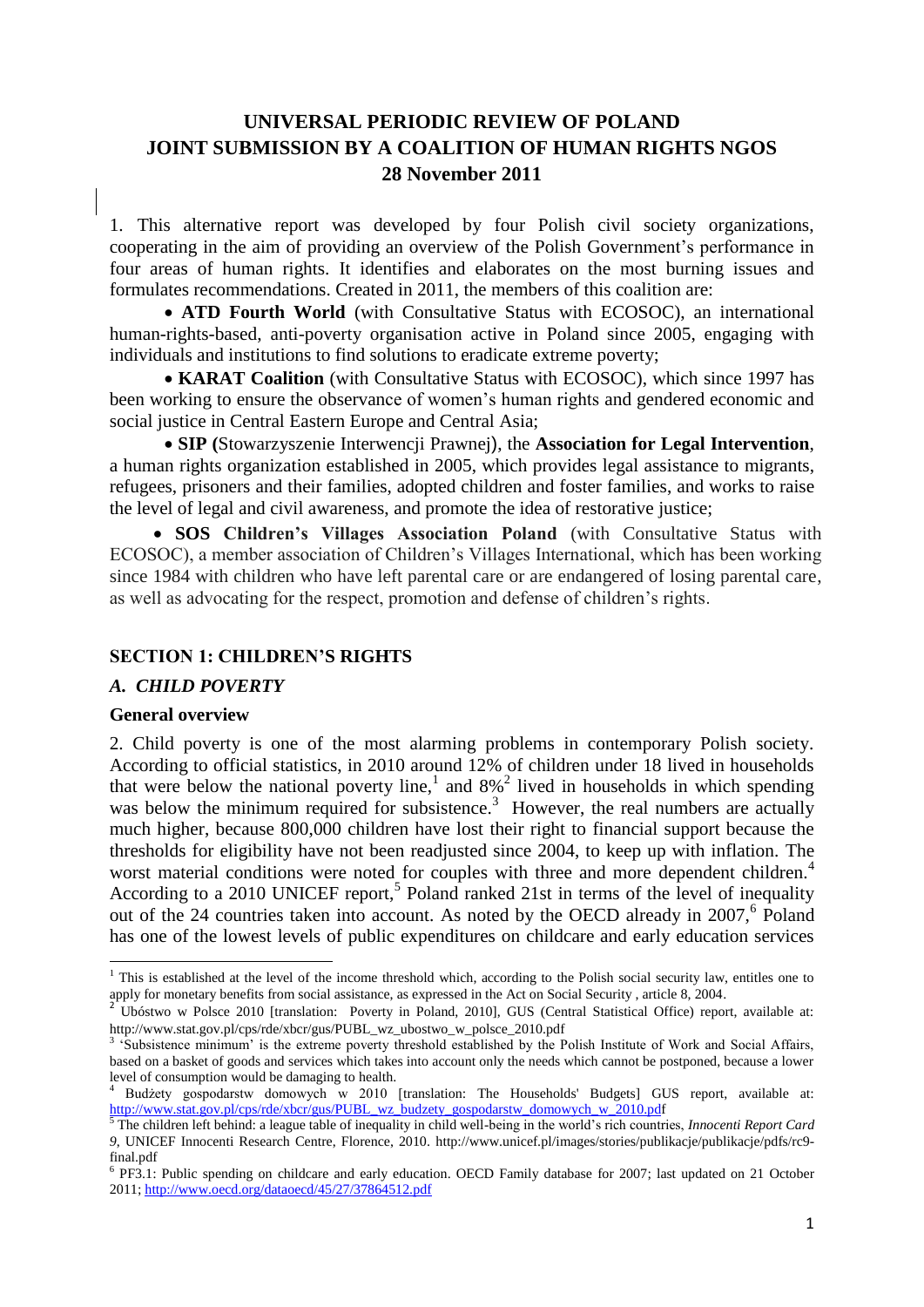among the OECD countries. And in spite of an annual inflation rate of over 3% over the last four years, $\frac{7}{1}$  this level has remained the same since 2004.

3. As a result, the number of children claiming family benefits has significantly decreased, not due to an improvement in their situation, but rather to the Government's failure to readjust the income thresholds and family income support thresholds in relation to inflation. The Polish Government has thus failed to meet its commitments under national law, and has contributed to the escalation of poverty and the inequality gap in violation of the UN Convention on the Rights of the Child, ratified by Poland in 1991.

#### **Main concerns**

### *The failure to readjust income thresholds as a violation of Article 26 of the CRC*

4. According to Article 9 of the National Act on the Social Services from 12 March 2004 (Dz.U. Nr 64, poz. 593), and Article 18 of the National Act on the Family Benefits from 28 November 2003 (Dz.U. 2003 Nr 228, poz. 2255), the family income support thresholds<sup>8</sup> which entitle people to family benefits shall be adjusted every three years. However, the Cabinet has not readjusted the income thresholds since 2006 and the family support income thresholds since 2004, nor has it increased the value of the benefits.<sup>9</sup> In so doing, it has ignored the decision of the Trilateral Commission for Social and Economic Affairs of 24 June 2010.<sup>10</sup> As a consequence, the poverty thresholds fell below the subsistence level for most households.<sup>11</sup> Since social benefits are calculated on the basis of the thresholds, if they are not readjusted, those who are entitled to benefits receive less.

5. As a consequence, the number of children receiving support from the State has decreased over the last six years. According to the recent study by the Centre for Economic Analysis, over the years the number of children claiming benefits has decreased from over 4.5 million in 2005 to over 3.3 million in 2011; since 2004, over 800,000 have lost their right to family benefits due to the failure to readjust the income thresholds, $12$  in violation of Article 27, point 3, of the CRC.

### *Discrimination against large families as a violation of Articles 26 and 27 of the CRC*

6. The group that is the most at risk of poverty are large families with a single parent. Among single-parent families with more than two children, the percentage of poor families is higher than the average rate: in families with four or more children, around 34% of the population lived in 2010 below the official poverty line, and around 24% in extreme poverty.<sup>13</sup> The support for single-parent large families from the State is insignificant, because of the discriminatory practices expressed in the Polish Act on Family Benefits, specifically in article

 $13$ Ubóstwo w Polsce w 2010, GUS report, available at:

 $\overline{\phantom{a}}$ <sup>7</sup> Historic inflation Poland – CPI Inflation, available at: http://www.inflation.eu/inflation-rates/poland/historic-inflation/cpiinflation-poland.aspx

 $8$  According to the National Act on the Family Benefits, article 5: the family benefit is granted to households with an income below 504 polish zloty per person or 583 polish zloty per person if there is a disabled member in the family.

<sup>9</sup> Jak weryfikować kryteria dochodowe? [transl.: How to verify the income thresholds], NGO.pl, 2.06.2011, available at: <http://pozytek.ngo.pl/wiadomosc/dzialaj/661903.html>

<sup>&</sup>lt;sup>10</sup> Act no. 37 of the Trilateral Commission for Social and Economic Affairs from 24 June 2010 on the issue of valorisation of income threshold quotas as of 1 October 2010, available at: http://www.dialog.gov.pl/komisja\_trojstronna/uchwaly

<sup>&</sup>lt;sup>11</sup> R. Szarfenberg, Ubóstwo Zielonej Wyspy [translation: The poverty of Green Island], 13 November 2011, table no.11 which juxtaposes the level of poverty thresholds and the value of the subsistence minimum for different types of households in 2010. Only for single persons of working age and retired single persons the subsistence minimum level was not higher than the poverty threshold; available at: http://rszarf.ips.uw.edu.pl/pdf/zielona\_wyspa.pdf

<sup>&</sup>lt;sup>12</sup> M. Myck i in., Raport Przedwyborczy CenEA 2011. Part I: 2006-2011: kto zyskał, a kto stracił? [translation: Who gained, who lost?] CenEA 2011, s. 32.

[http://www.stat.gov.pl/cps/rde/xbcr/gus/PUBL\\_wz\\_ubostwo\\_w\\_polsce\\_2010.pdf](http://www.stat.gov.pl/cps/rde/xbcr/gus/PUBL_wz_ubostwo_w_polsce_2010.pdf)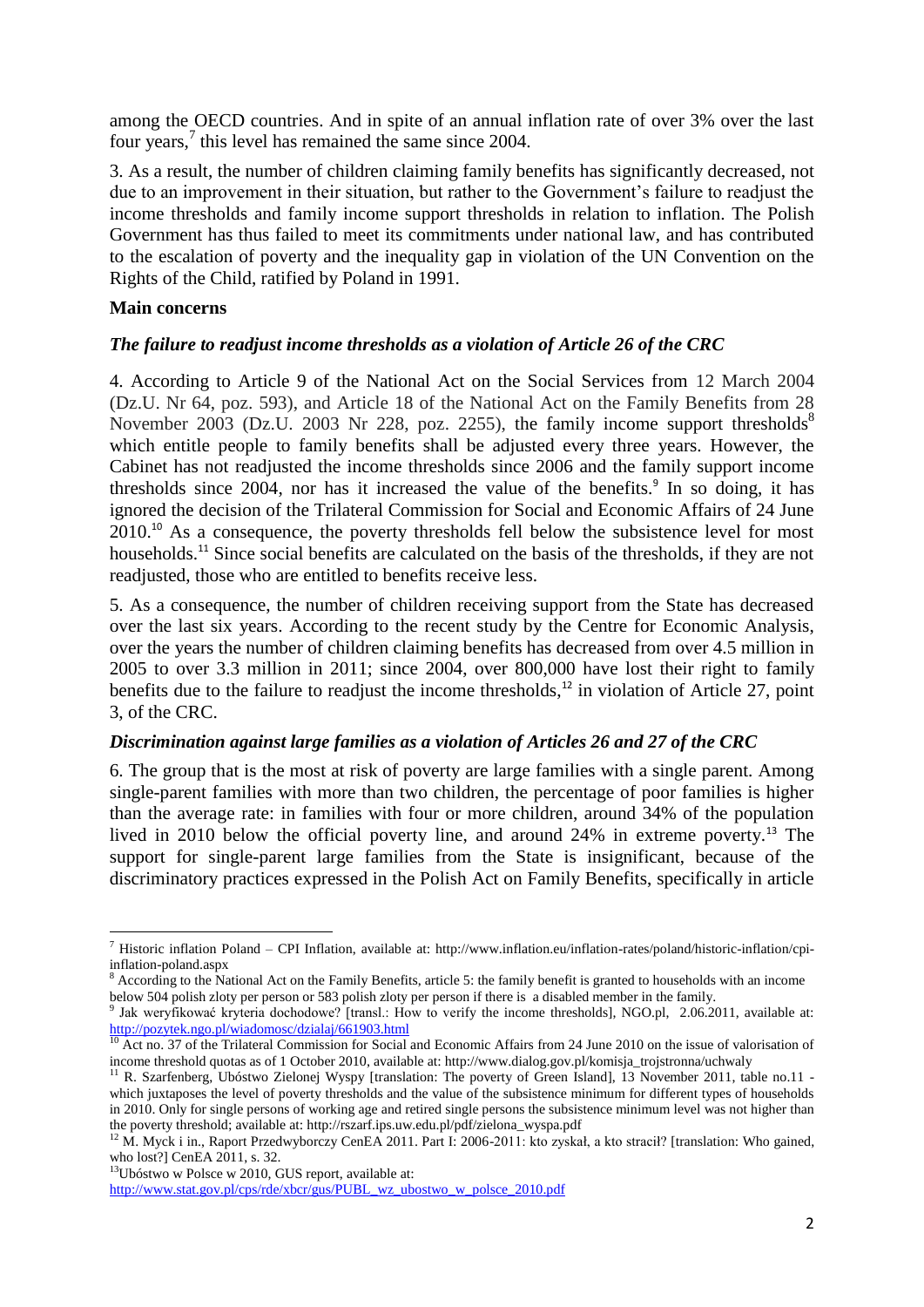11a, point 3,<sup>14</sup> which limits the number of children in the family that are entitled to the benefit. The amount of the benefit per child is 170 polish zl (aproximately 38 euros) per month, but it can not exceed more than 340 polish zl (aproximately 76 euros) for all the children in a same family.

7. If the child is disabled, the support is increased by 80 polish zl (aproximately 18 euros) per child, but with a ceiling of 160 polish zl (aproximately 36 euros) for all the children. In practice, this means that no more than two children per family can benefit from financial support. The Polish Ombudsman questioned the constitutionality of the regulation<sup>15</sup> in the context of Articles  $32^{16}$  and  $71^{17}$  of the Polish Constitution, and requested the issue to be reviewed by the Constitutional Tribunal.

8. The lack of proportionality of help is also a violation of the CRC, and specifically of Article 26 which obligates the State to recognize the right of every child to benefit from social security, including social insurance, and to take the necessary measures to achieve the full realization of this right in accordance with their national law. It is also a violation of Article 7 of the Universal Declaration of Human Rights.

### **Recommendations**

9. In order for the Polish Government to fulfill its commitment under Articles 26 and 27, point 3, of the CRC, and to eradicate extreme poverty among children in Poland, the following actions are recommended:

- 1) Income thresholds for receiving financial support from the State should be automatically adjusted in keeping with the level of inflation.
- 2) The unequal treatment of children should be corrected, so that all children become beneficiaries of the National Act on Family Benefits of 28 November 2003 (Dz.U. 2003 nr 228, poz. 22/55) and the support for single-parent large families should be substantially increased.

# *B. CHILDREN LEAVING ALTERNATIVE CARE*

# **General overview**

 $\overline{\phantom{a}}$ 

10. Young people leaving alternative care in Poland do not enjoy their rights to social security and to an adequate standard of living. The Social Assistance Act of 2004 defines two types of alternative care: foster family (including kinship care), and residential care. In 2010, almost 95,000 children were living in both types of alternative care. Every year, approximately 2400 young people age out of these alternative care options.<sup>18</sup> The Social Assistance Act (articles 88-90), along with the Regulation of the Ministry of Labour and Social Policy of 23 December, 2004 (Polish Journal of Law No. 6/2005) define the legal framework for support to persons who are becoming self-reliant, or continuing their education, in order for them to find

<sup>14</sup> Dz.U. z 2006 r. nr 139, poz. 992 z późn. Zm.

<sup>&</sup>lt;sup>15</sup> The motion of the Polish Ombudsman to the Constitutional Tribunal on 28 July 2011: <http://www.sprawy-generalne.brpo.gov.pl/pdf/2011/01/665402/1582894.pdf>

<sup>&</sup>lt;sup>16</sup> The Constitution of the Republic of Poland, 2 April 1997, *Article 32: 1*. All persons shall be equal before the law. All persons shall have the right to equal treatment by public authorities. 2. No one shall be discriminated against in political, social or economic life for any reason whatsoever.

<sup>17</sup> The Constitution of the Republic of Poland**,** 2 April 1997, *Article 71: 1.*The State, in its social and economic policy, shall take into account the good of the family. Families, finding themselves in difficult material and social circumstances particularly those with many children or a single parent - shall have the right to special assistance from public authorities.<br><sup>18</sup> 'Poland,' in Ageing out of care. From care to adulthood in the European and Central Asian

Villages International, Innsbruck, 2010,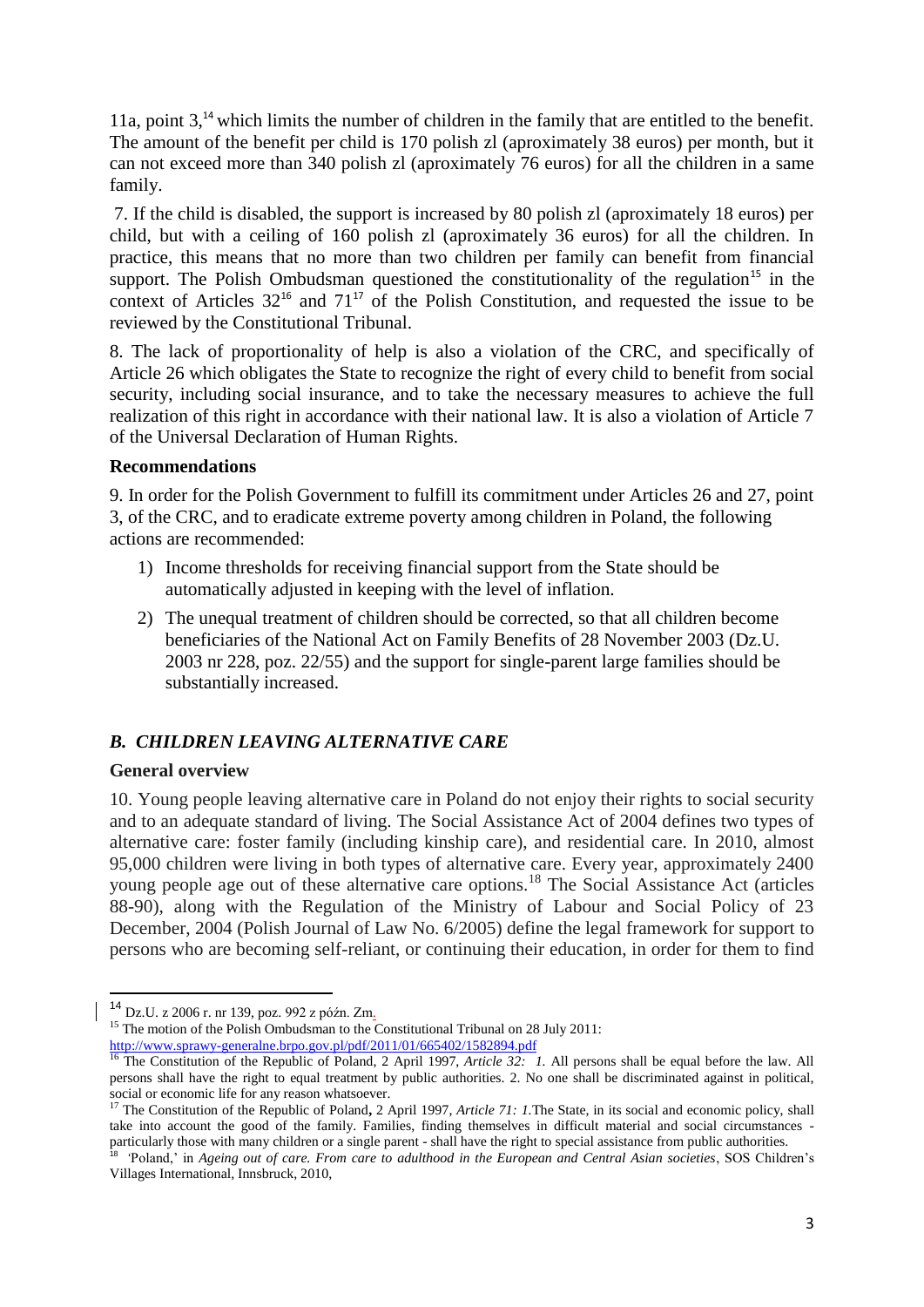work, secure housing, and purchase essential household supplies. The mechanisms and budgets for implementing these provisions remain insufficient.

### **Main concerns**

11. Of the 95,000 children in alternative care in 2010, some 66,000 were in foster families (almost 48,000 in kinship foster families) and over 28,000 were living in child care institutions.<sup>19</sup> According to the National Strategy for Social Policy, 2007-2013, young people leaving institutional types of care are particularly in danger of social exclusion.

12. The right to adequate housing is guaranteed by the Social Assistance Act. It includes:

- enabling care leavers to live in 'supervised housing' for a limited time with an obligation to pay part of the rent;
- financing the full or partial costs of renting a room;
- helping the beneficiary to obtain social housing from a commune;
- enabling the beneficiary who is pursuing an education to live in a boarding school or secure full or partial payment of housing.

13. In practice, there is not enough housing available for young people leaving care, including supervised housing. Communes do not develop housing in proportion to the needs. Many young people from institutional care who do not continue their education therefore return to their families of origin or have to rent a flat on their own. They then wait for housing to be provided by the municipality, which on average may take from three to ten years. Housing provided by municipalities is usually situated in districts where disadvantaged families are concentrated, and in addition, the quality of the housing is very poor.<sup>20</sup>

14. According to information provided by the Polish Central Statistical Office, 56% of young care leavers from institutions return to their families of origin. While a child is in alternative care, the social worker should cooperate with its family in order to reinvest parents with their authority over the child and to protect the child"s right to the family. In practice, no social support is provided to a child"s family. As a result, when a young care leaver returns back to the family of origin, the problems that led to the child being placed in alternative care have not been resolved. The family instead usually finds itself facing even more severe problems than before.

15. Contrary to Article 19 of the Convention on the Rights of Persons with Disabilities, which Poland ratified in 2007, there is no policy on housing and supervision for disabled care leavers. The only possibility is an institution for disabled adults, where disabled care leavers may be placed after spending their entire life in a foster family. There is also insufficient supervised housing available for young people leaving care, especially in small communes.<sup>21</sup>

16. In keeping with Concluding Observation No. 5 of 2002 of the Committee on the Rights of the Child on "Family environment and alternative care", in 2011 the Parliament adopted a bill on family support and alternative care systems, which will also cover issues related to the right to housing for care leavers. However, according to information provided by the Ministry of Labour and Social Policy, whereas the total cost of implementating the bill is estimated at 700 million PLN, only 70 million  $PLN<sup>22</sup>$  have been allocated. The rest of the budget will need

 $\overline{\phantom{a}}$ <sup>19</sup> Data provided by the Ministry of Labour and Social Policy, www.mpips.gov.pl, report of Jan.-Dec. 2010 [Sprawozdanie MPiPS-03-R za I-XII 2010 r.]

<sup>&</sup>lt;sup>20</sup> "Poland" in "Ageing out of care. From care to adulthood in the European and Central Asian societies ", SOS Children's Villages International, Innsbruck, 2010; "Leaving care situation analysis in Poland," SOS Children"s Villages Poland, Warsaw, 2009.

<sup>&</sup>lt;sup>21</sup> There were only 534 care leavers who might be able to live in supervised housing in 2010 (Ministry of Labour and Social Policy).

<sup>&</sup>lt;sup>22</sup> 70 million PLN in the budget and an additional 65 million PLN may be provided from a special fund of the State.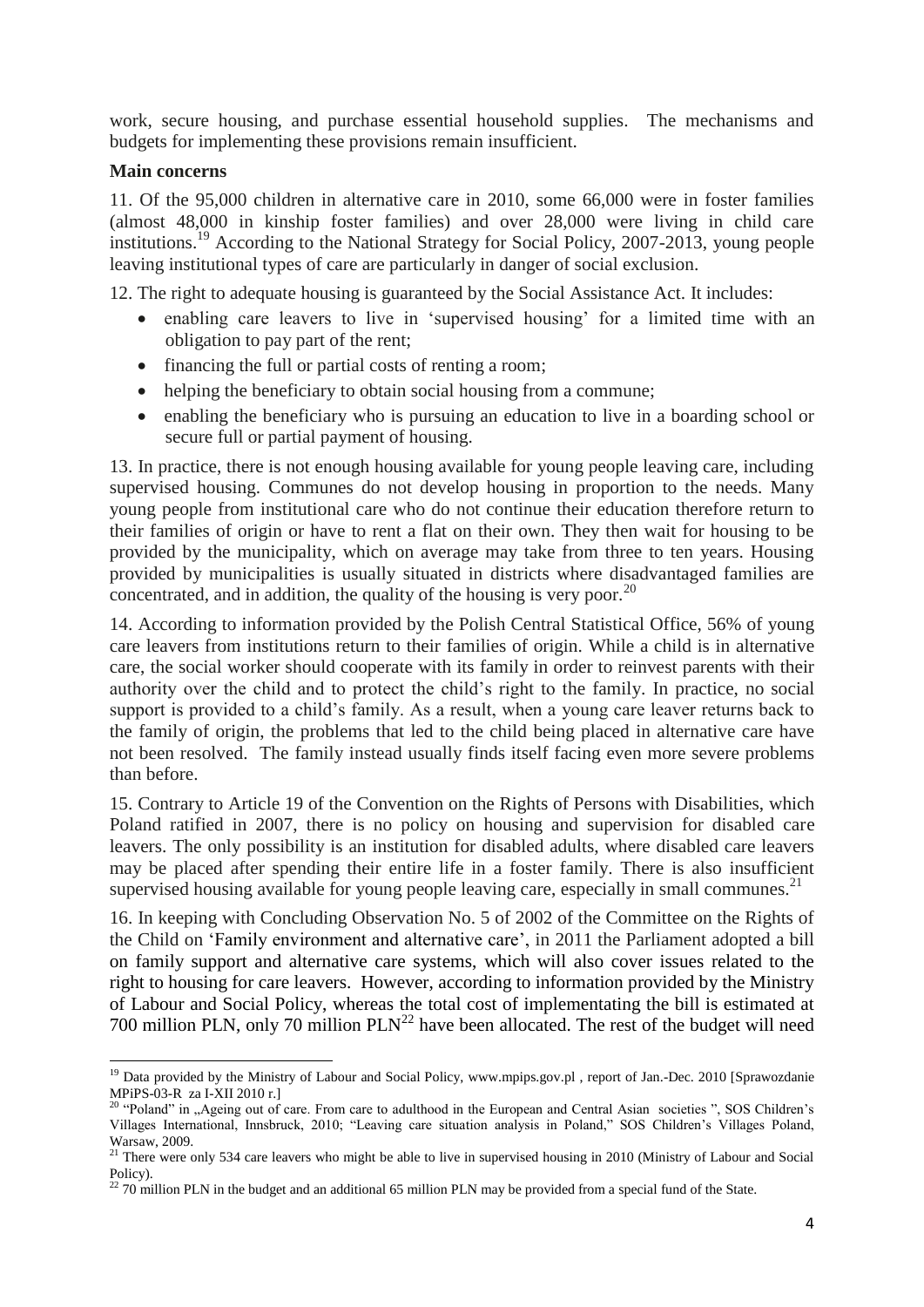to be secured by local authorities (at the district and commune levels). There are no funds available to implement the new law.

# **Recommendations**

17. Based on the above, the following actions are recommended:

- 1) The development of a national programme for disabled young people leaving care, which would provide for small supervised housing instead of placement in large institutions for disabled adults;
- 2) The provision of supervised housing in proportion to the needs;
- 3) The development and implementation of a national programme of social housing, which would take into consideration the needs of care leavers.

# **SECTION 2: WOMEN'S RIGHTS**

#### **General overview**

18. In the first review of Poland by the Human Rights Council in 2008, a number of women"s rights violations were highlighted, and corrective actions were included in the recommendations. <sup>23</sup> Civil society organizations that focus their action on eliminating discrimination and promoting women"s human rights in Poland express disappointment with the lack of progress in terms of women"s situation in key areas. Furthermore, despite pressure exerted by women"s groups and civil society organizations, the Government did not comply with the obligation to submit the periodic report to the CEDAW Committee that was due in September 2010.

19. The main concerns of women"s rights organizations are as follows:

- 1)Lack of effective national machinery for the advancement of women and a National Programme of Action for Women;
- 2)Lack of provisions ensuring protection from discrimination for women in all areas of life;
- 3) Violations in the area of reproductive and sexual rights;
- 4) A pay gap of over 30% between women and men, with a growing phenomenon of "working poor" among women with only a basic vocational education.

#### **Main concerns**

# *1) Lack of effective national machinery for the advancement of women and National Programme of Action for Women*

20. The Government has not implemented the Concluding Observations of the CEDAW Committee that relate to implementing comprehensive gender equality policies. In 2008, the Government established the Office of the Plenipotentiary for Equal Treatment that is responsible for the development, coordination and implementation of policies aimed at eliminating discrimination. As it has the mandate to carry out general anti-discrimination policies, women"s rights have been marginalized in the last four years, As a result, since 2005 no National Programme of Action for Women has been developed, with the result that no significant progress in any area of women's rights has been made in the past four years.

# *2) Lack of legal protection from discrimination for women in all areas of life*

21. The newly adopted *Act on the Implementation of Some Regulations of the European Union concerning Equal Treatment* dated December 3, 2010 does not safeguard women from

 $\overline{a}$ <sup>23</sup> Universal Periodic Review, Report of the Working Group on the Universal Periodic Review: Poland, A/HRC/8/30, 23 May 2008.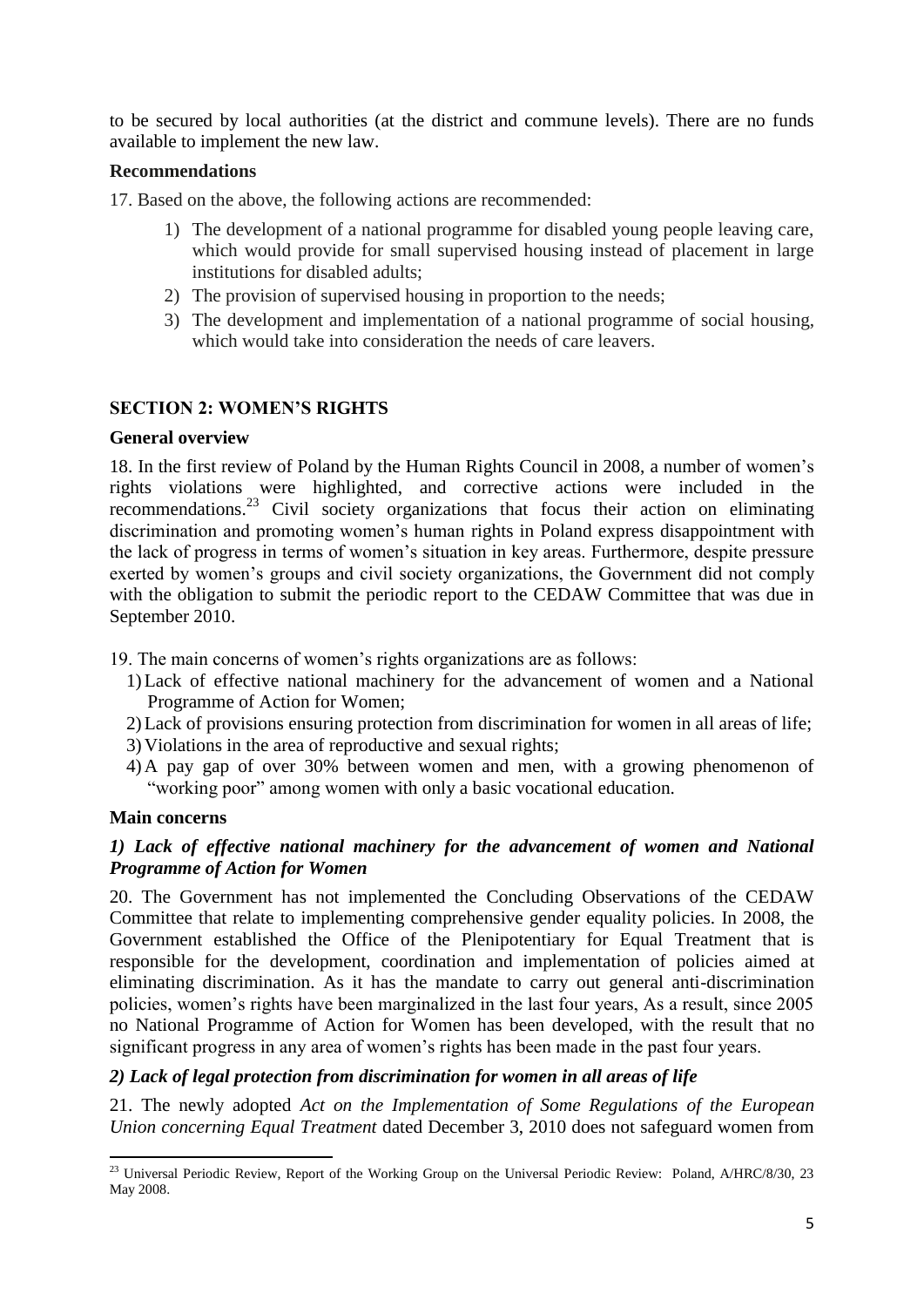discrimination in all aspects of life. The Act provides protection only in the area of employment and access to goods and services. It does not include regulations to eliminate discrimination against women in fields such as health care, private and family life, education, nor clear regulations connected to areas such as sexual harassment in schools or genderstereotyped contents in textbooks. Moreover, the law does not include a definition of intersectional discrimination, which is not perceived as a separate form of unequal treatment.

### *3) Violations of reproductive and sexual rights*

22. Women"s sexual and reproductive rights continue to by systematically violated in Poland. The restrictive anti-abortion law<sup>24</sup> is even more restrictive *de facto* than *de jure*. When entitled to legal abortion, women face the following barriers in accessing the service:

- 3) Doctors refuse to issue relevant medical certificates, indicating that a women"s health can deteriorate due to the continuation of pregnancy;
- 4) Doctors misuse the so-called "conscience clause" and refuse to provide abortion services to women who are eligible for them;
- 5) Access to prenatal tests that could indicate impairments in the fetus is seriously limited.

23. Access to modern contraception continues to be limited for women, mainly for economic reasons. Hormonal contraception is only available by prescription and it is not subsidized. The costs for an appointment with a private gynecologist (doctors in public healthcare facilities often prove to be biased against modern contraception) and the purchase of the pill seriously limit its availability, especially for economically disadvantaged groups of women.<sup>25</sup>

### *4) A pay gap of over 30% between women and men, with a growing phenomenon of "working poor" among women with only a basic vocational education*

24. Although statistics on gainful activity, employment and unemployment rates show that the situation of women in the labour market has been steadily improving over the last seven years, these indicators do not reflect the increasing polarization between the different groups of women in the labour market.

25. One of the main concerns is the growing phenomenon of "working poor" women. The lowest earnings are in the feminized professions and thus the phenomenon of working poor affects women to a larger extent than men. *The Salary Reports in Poland for 2009* by Sedlak & Sedlak Company<sup>26</sup> shows that the lowest wages are earned by women in the garment industry. Their average monthly gross salary in  $2009^{27}$  was PLN 1 396 - only PLN 120 above the minimum gross wage. Cashiers (salespersons) – a strongly feminized occupation – with an average salary of PLN 1 538 were in the third position from the end. One in eight employed women<sup>28</sup> now fall into the category of 'working poor', with salaries that do not cover the cost of living, and thus that do not allow the women to live in dignity. This has significantly contributed to creating a social underclass (with a significant number of women) living in poverty.

l

 $2<sup>4</sup>$  It allows for the termination of pregnancy only under certain circumstances, when: 1) the pregnancy threatens women's health and/or life; 2) the fetus is seriously impaired; and 3) the pregnancy results from a criminal offence (such as rape or incest).

 $25$  Federation for Women and Family Planning (2008), 'Reproductive rights in Poland - the effects of anti-abortion law in Poland'. Available at: [http://federa.org.pl/dokumenty\\_pdf/english/report%20Federa\\_eng\\_NET.PDF;](http://federa.org.pl/dokumenty_pdf/english/report%20Federa_eng_NET.PDF) results confirmed as still valid by KARAT Coalition (2012), 'Women's Access to Legal Abortion', to be released in January 2012.

<sup>&</sup>lt;sup>26</sup> Sedlak & Sedlak (2009), Salary Reports at: [http://sedlak.pl/en/Salary\\_reports.html](http://sedlak.pl/en/Salary_reports.html)

<sup>&</sup>lt;sup>27</sup> Sedlak & Sedlak (2009), Salary Reports at: [http://sedlak.pl/en/Salary\\_reports.html](http://sedlak.pl/en/Salary_reports.html)

<sup>&</sup>lt;sup>28</sup> Own calculation on the basis of CSO (2011), Central Statistic Office, Labour Force Survey in Poland, IV quarter 2010, Warsaw 2011.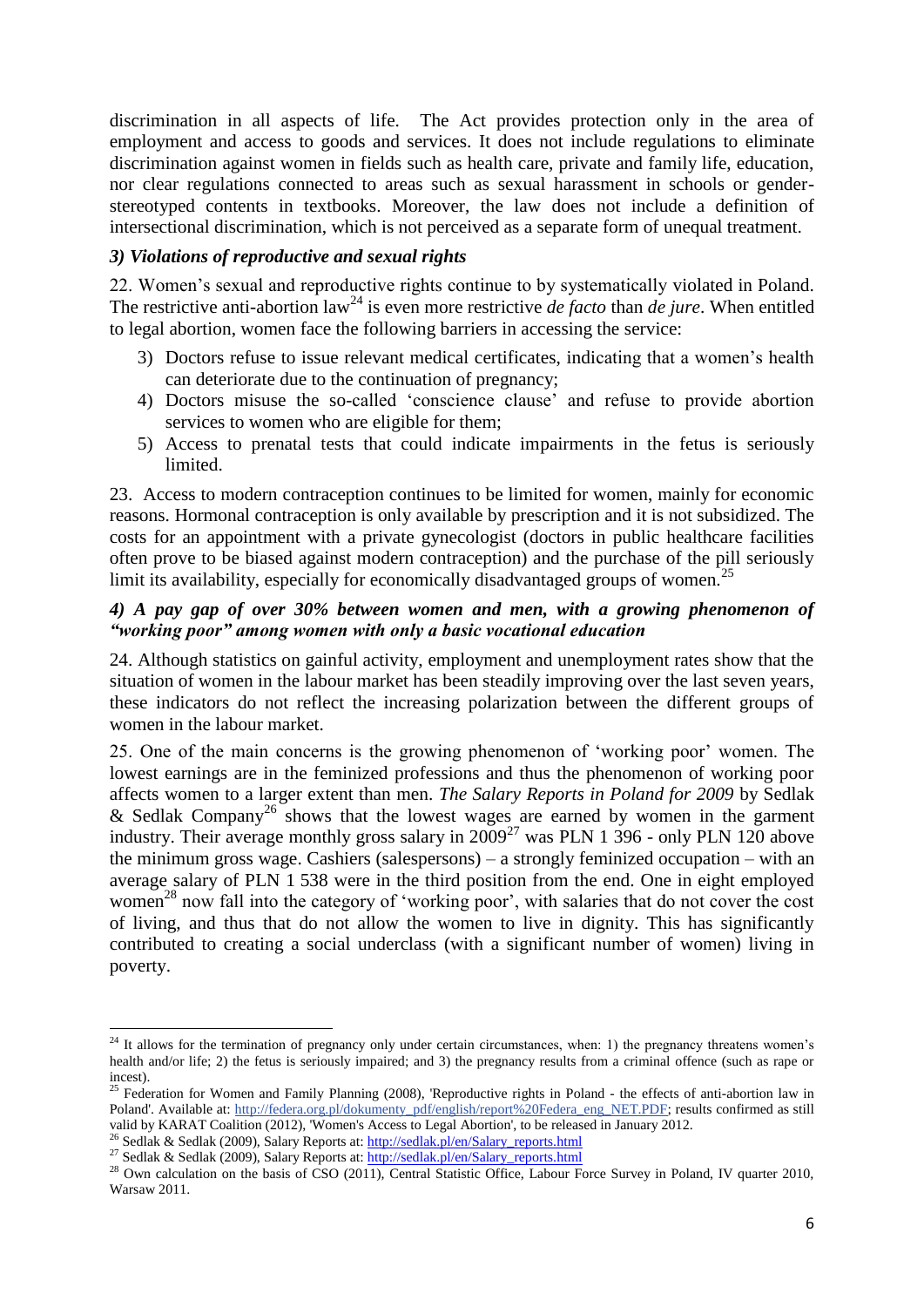26. The biggest gaps between men"s and women"s salary is among people with basic vocational and primary education (and also among people with a tertiary education) - over 30%.<sup>29</sup> This is particularly alarming for women with the lowest education, which means the lowest earnings. For over 1.8 million women ( $\frac{1}{4}$  of all employed women) with primary and basic vocational education, the average gross salary is below PLN 1 800.

27. The basic vocational education addressed to women neither corresponds to the current challenges in the labour market, nor does it lead to a salary which could contribute to reducing the huge gap in the income between women and men and guarantee a living wage. Among people with this level of education, the gender pay gap thus amounted to  $33.3\%$  in  $2008$ .<sup>30</sup>

28. The relationship between the activity rate and education is very apparent. In 2010, the activity rate of women with tertiary education was 79%, and that of women with primary or incomplete primary was only  $13.4\%$ .<sup>31</sup> The data reveals an enormous polarization of women in their economic activity, as well as a continuing trend of "pushing" women with the lowest education outside the labour market (in 2003, the activity rate was 18.6%) and into the informal economy or emigration (often seasonal).

### **Recommendations:**

29. The following actions are recommended:

- 1) Introducing anti-discrimination legislation which includes the definition of discrimination (including intersectional discrimination) as specified in Article 1 of the CEDAW, and which protects women from discrimination in all spheres of life;
- 2) Establishing a national office for the advancement of women and gender equality with an adequate budget and mechanisms for the participation of women"s organizations in creating, implementing and evaluating policies related to women and gender equality. The office should be located at the highest possible level in the Government, under the responsibility of a Cabinet Minister, and have a mandate to influence the development of all relevant Government policies. The person appointed to hold the office must be competent in terms of women"s rights and gender equality;
- 3) Creating, in cooperation with women"s organizations, a long-term Programme of Action for Women;
- 4) Reviewing restrictive legislation on abortion; introducing effective measures aimed at eliminating the misuse of conscience objections that hamper women"s access to legal abortion;
- 5) Ensuring access to affordable contraception and user-friendly reproductive and sexual health services;
- 6) Strengthening a Basic Vocational Education programme addressed to women by adjusting it to the current needs and requirements of the labour market, particularly in professions which ensure an adequate remuneration equal to men.
- 7) Developing and implementing a policy to address the wage gap between women and men, particularly in low-paid feminized employment sectors, including by encouraging women to enter into traditionally "male" sectors, with a vocational training programme in support of such a strategy.

 $\overline{\phantom{a}}$  $29$  Own calculation on the basis of CSO (2009), Central Statistical Office, Structure of wages and salaries by occupations in October 2008, Warsaw 2009.

 $30$  Own calculation on the basis of CSO (2009), Central Statistical Office, Structure of wages and salaries by occupations in October 2008, Warsaw 2009

<sup>&</sup>lt;sup>31</sup> Own calculation on the basis of CSO (2011), Labour Force Survey in Poland, IV quarter 2010, Warsaw 2011.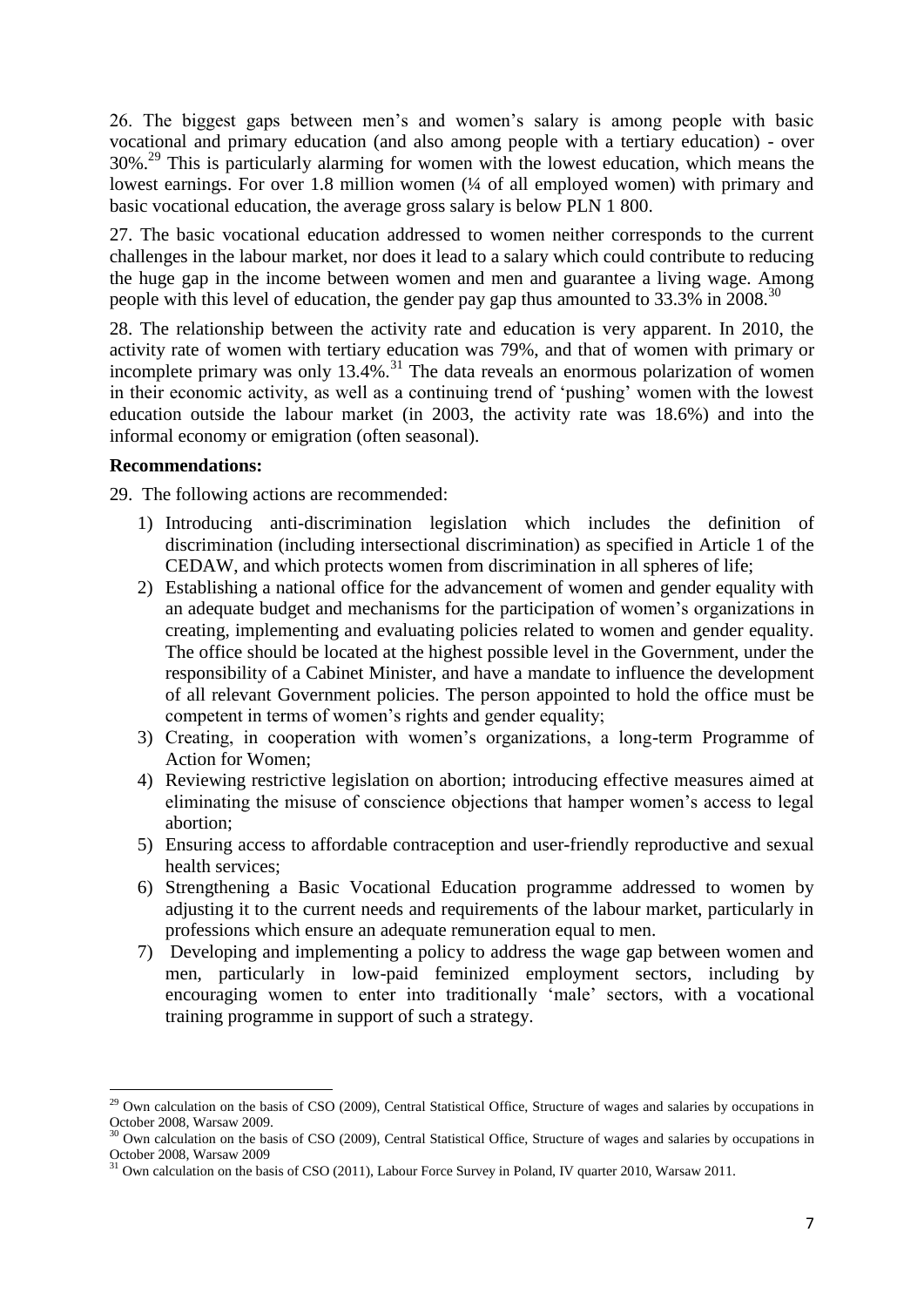### **SECTION 3: RIGHTS OF INDIVIDUALS OF DIFFERENT NATIONAL ORIGIN**

#### **General overview**

30. Polish authorities are not fulfilling their international obligations in relation to people of a different national origin - a vulnerable group that is often invisible to Polish legislators. The most serious problems are: detention of minor migrants, lack of access of undocumented immigrants to the public healthcare system, violation of immigrants' rights as workers, and ineffective immigration programmes for refugees. In addition, there are no efficient legal instruments to prevent the discriminatory practices faced by migrants.

31. Existing mechanisms for the prevention of torture and other form of inhuman practices are very weak, and do not fulfill the UN Convention against Torture nor the Optional Protocol to the Convention against Torture, both of which Poland has ratified.

### **Main concerns**

### *1) Issues related to the rights of migrants*

32. In Poland, there is a considerable problem in connection with the availability of health care for undocumented immigrants. There are no clear provisions in the case irregular foreigners are not able to cover the cost of medical treatment. The most urgent issue is the lack of availability of health care for undocumented minors and pregnant women, in violation of the UN Convention on the Rights of the Child, which Poland has ratified, as well as the Polish Constitution (Article 32). $^{32}$ 

33. One of the biggest problem for migrants in Poland is the violation their rights as workers by employers. The most common violations are: non-payment of salaries, failure to observe health and safety provisions, reduction of salaries, and failure to offer a written contract. Polish regulations protecting employees in practice cannot be applied to migrants because of their status – the short duration of their stay in Poland and their strong connections to the employer (the provisions for remaining legally in Poland and obtaining a work permit are closely related). In addition, very often migrants are not aware of their rights and there is a lack of organizations or institutions to which they could turn for assistance.<sup>33</sup>

# *2) Detention of immigrant minors*

 $\overline{\phantom{a}}$ 

34. One of the substantial problems in relation to migrant rights is the detention of foreign minors in closed facilities simply because they are undocumented or asylum seekers. According to European standards,  $\frac{34}{3}$  authorities should avoid arresting children along with their parents, even if they are in their parents' custody. Detention should be treated as a measure of last resort, and if minors must be detained, it must not be in prison-like conditions. Polish practice is not in keeping with this recommendation. There are insufficient legal guarantees during the detention period – including lack of access to free legal assistance, even for minors. Facilities in detention centres are very similar to prisons (sometimes even worse), and most of them do not provide educational programmes for minors, nor is the possibility of enrolling minors in local public schools being considered. The right to education that is guaranteed both by the Convention on the Rights of the Child and the Polish Constitution is

<sup>32</sup> *Access to healthcare and living conditions of asylum seekers and undocumented migrants in Cyprus, Malta, Poland and Romania* HUMA Network, 2011.

<sup>33</sup> Klaus W. (ed.) *Ziemia obiecana? Warunki pracy cudzoziemców w Polsce*, Association for Legal Intervention, Warsaw, 2011 (in print).

<sup>&</sup>lt;sup>34</sup> Muskhadiyeva and others v. Belgium, ECHR, No 41442/07; CPT: 20 years of combating torture, 19<sup>th</sup> General Report, 2008, paragraph 97.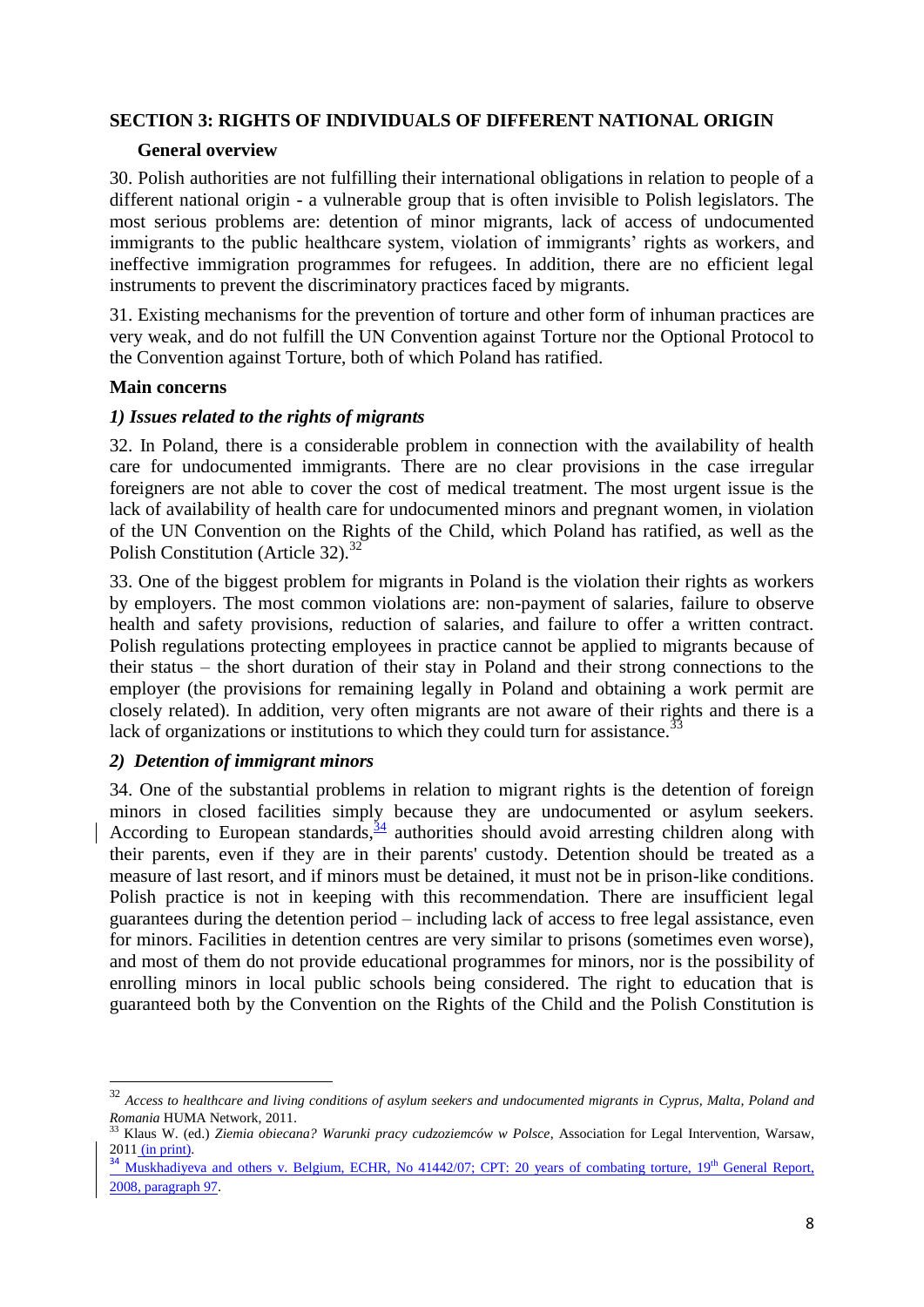violated.<sup>35</sup> These violations have already been highlighted in the latest report on Poland by the European Committee for the Prevention of Torture (CPT).<sup>36</sup>

35. The provision of healthcare and psychological and psychiatric support to aliens placed in guarded centres cannot be considered adequate. The centres do not provide access to the services of a professional interpreter when the person visits a doctor or psychologist. Access to a psychologist or psychiatrist is furthermore rare and unsatisfactory: the psychologists have no knowledge of foreign languages, nor are they trained to work with people of a different cultural background, victims of military conflicts, or persons suffering from PTSD.<sup>37</sup>

#### *3) Issues related to refugees and asylum seekers*

36. Some refugees are denied access to integration assistance, such as in cases when an applicant has committed an intentional crime, even when they are not serious offences. The most common offences are unlawful border crossing in cooperation with other persons (e.g. family members), substance abuse, driving under the influence of alcohol – i.e. very often not known to be unlawful by aliens. The consequences of being convicted are often inappropriate in relation to the crime committed. In addition, integration assistance is also automatically denied to all members of the applicant's family.<sup>38</sup>

37. One of the biggest problems faced by refugees in Poland is the lack of social housing. As a consequence, many refugees and their families become homeless. For some, suitable accommodation is too expensive to afford. Low-paid jobs or being trapped in a vicious circle of continued unemployment hinders refugees` attempts to achieve a basic standard of decent housing. Prejudices against foreigners and negative attitudes of landlords towards foreign tenants add to the problem of homelessness.<sup>39</sup>

### *4) Nationality and racial discrimination*

38. Racism still remains a serious problem within Polish society. People of foreign nationality suffer from racism and discrimination on the grounds of their ethnicity in various aspects of their daily life - eg. in access to health care, social benefits, the labour market, housing. The Government has not undertaken official campaigns to promote a better understanding of people from other countries. Moreover, the police often neglect offences reported by foreigners as well as offences committed against them (racially motivated crimes). There are also incidences when policemen themselves commit acts of discrimination.<sup>40</sup>

39. The difficulties in collecting data on racially based crimes remain unsolved. The data presented in official statistics are not credible, since many hate crimes are not included in the statistics due to the way in which the data collection system is construed.<sup>41</sup>

 $\overline{\phantom{a}}$ 

<sup>35</sup> *The Observance of Foreigners' Rights in Guarded Centres. Monitoring Report. "*Analyses, Reports, Expertises: Association for Legal Intervention," 4/2011; *Detention of migrant children in Poland* (2011), The Halina Nieć Legal Aid Centre.

<sup>36</sup> http://www.cpt.coe.int/documents/pol/2011-20-inf-eng.pdf

<sup>&</sup>lt;sup>37</sup> The Observance of Foreigners<sup>3</sup> Rights in Guarded Centres. Monitoring Report. "Analyses, Reports, Expertises: Association for Legal Intervention," 4/2011.

<sup>38</sup> *Refusal to grant integration assistance – law and practice*, The Institute of Public Affairs, Association for Legal Intervention, Warsaw 2011.

<sup>39</sup> *Refugee Homelessness in Poland. Pilot Study* (2011), The Institute of Public Affairs. Warsaw; *Access to healthcare and living conditions of asylum seekers and undocumented migrants in Cyprus, Malta, Poland and Romania*, HUMA Network, 2011.

<sup>40</sup> *Racism in Poland*, Helsinki Foundation for Human Rights, Warsaw; W. Klaus (ed.), *Sąsiedzi czy intruzi? O Dyskryminacji cudzoziemców w Polsce*, Warsaw, 2010.

<sup>41</sup> *Metodologia przygotowania bazy danych do identyfikacji zdarzeń o charakterze dyskryminacyjnym, ksenofobicznym czy rasistowskim*, The Institute of Public Affairs, Association for Legal Intervention: Warsaw, 2009.